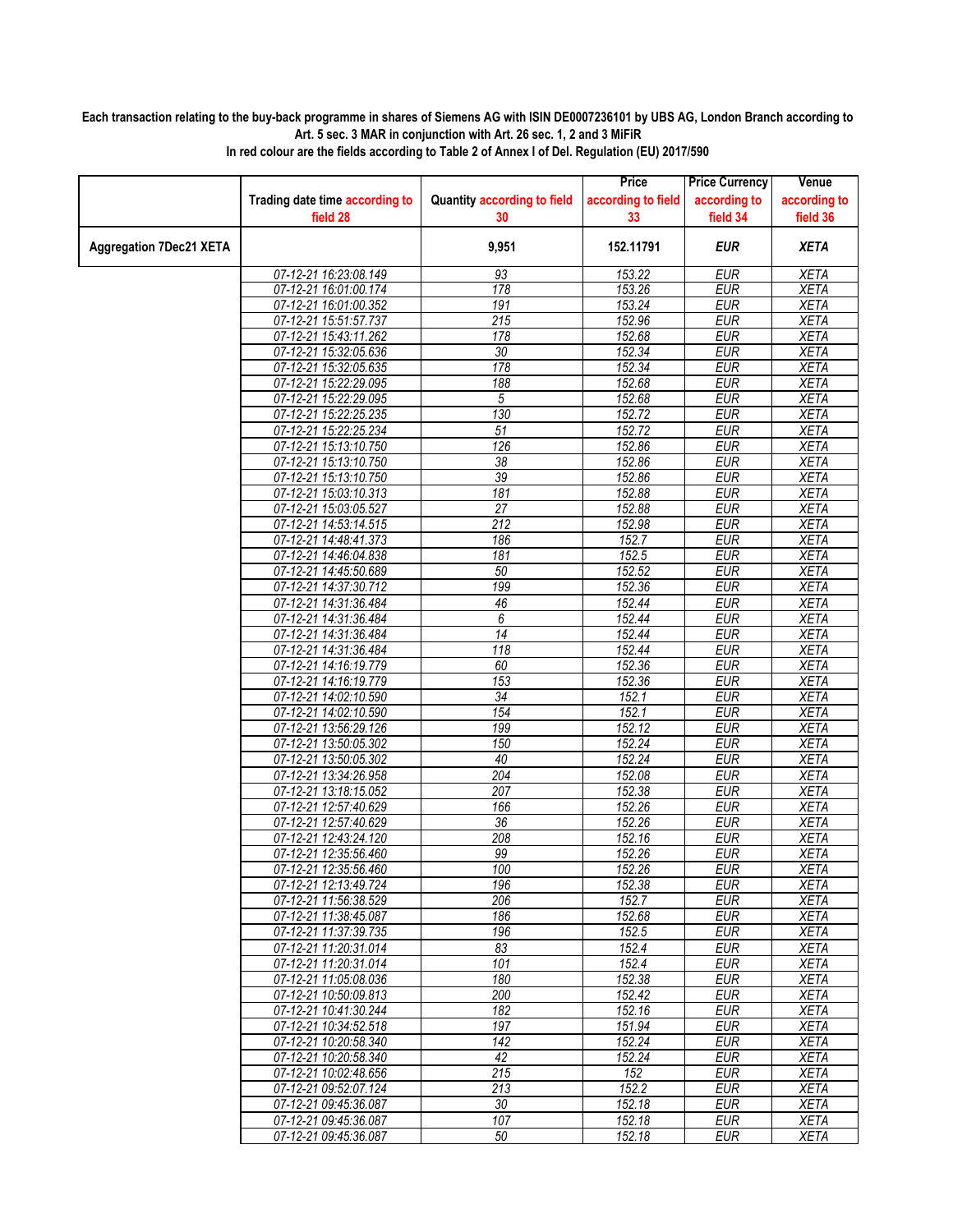| 07-12-21 09:38:51.793 | 214 | 151.84 | EUR        | XETA        |
|-----------------------|-----|--------|------------|-------------|
| 07-12-21 09:26:24.160 | 183 | 152.04 | <b>EUR</b> | <b>XETA</b> |
| 07-12-21 09:26:24.160 | 31  | 152.06 | <b>EUR</b> | <b>XETA</b> |
| 07-12-21 09:16:39.030 | 183 | 152.2  | EUR        | XETA        |
| 07-12-21 09:07:56.565 | 213 | 151.72 | <b>EUR</b> | <b>XETA</b> |
| 07-12-21 08:59:45.822 | 136 | 151.4  | <b>EUR</b> | <b>XETA</b> |
| 07-12-21 08:59:45.822 | 48  | 151.4  | <b>EUR</b> | XETA        |
| 07-12-21 08:51:19.195 | 184 | 151.06 | <b>EUR</b> | <b>XETA</b> |
| 07-12-21 08:49:34.232 | 200 | 150.98 | <b>EUR</b> | <b>XETA</b> |
| 07-12-21 08:49:34.232 |     | 150.98 | <b>EUR</b> | <b>XETA</b> |
| 07-12-21 08:39:13.431 | 185 | 150.72 | <b>EUR</b> | <b>XETA</b> |
| 07-12-21 08:31:16.821 | 193 | 151.18 | <b>EUR</b> | <b>XETA</b> |
| 07-12-21 08:23:58.258 | 121 | 150.66 | <b>EUR</b> | <b>XETA</b> |
| 07-12-21 08:23:58.258 | 90  | 150.66 | <b>EUR</b> | <b>XETA</b> |
| 07-12-21 08:16:55.368 | 69  | 150.66 | <b>EUR</b> | <b>XETA</b> |
| 07-12-21 08:16:55.368 | 107 | 150.66 | <b>EUR</b> | <b>XETA</b> |
| 07-12-21 08:14:53.121 | 191 | 150.94 | <b>EUR</b> | <b>XETA</b> |
| 07-12-21 08:11:09.518 | 193 | 150.84 | <b>EUR</b> | <b>XETA</b> |
| 07-12-21 08:04:27.957 | 213 | 150.34 | <b>EUR</b> | <b>XETA</b> |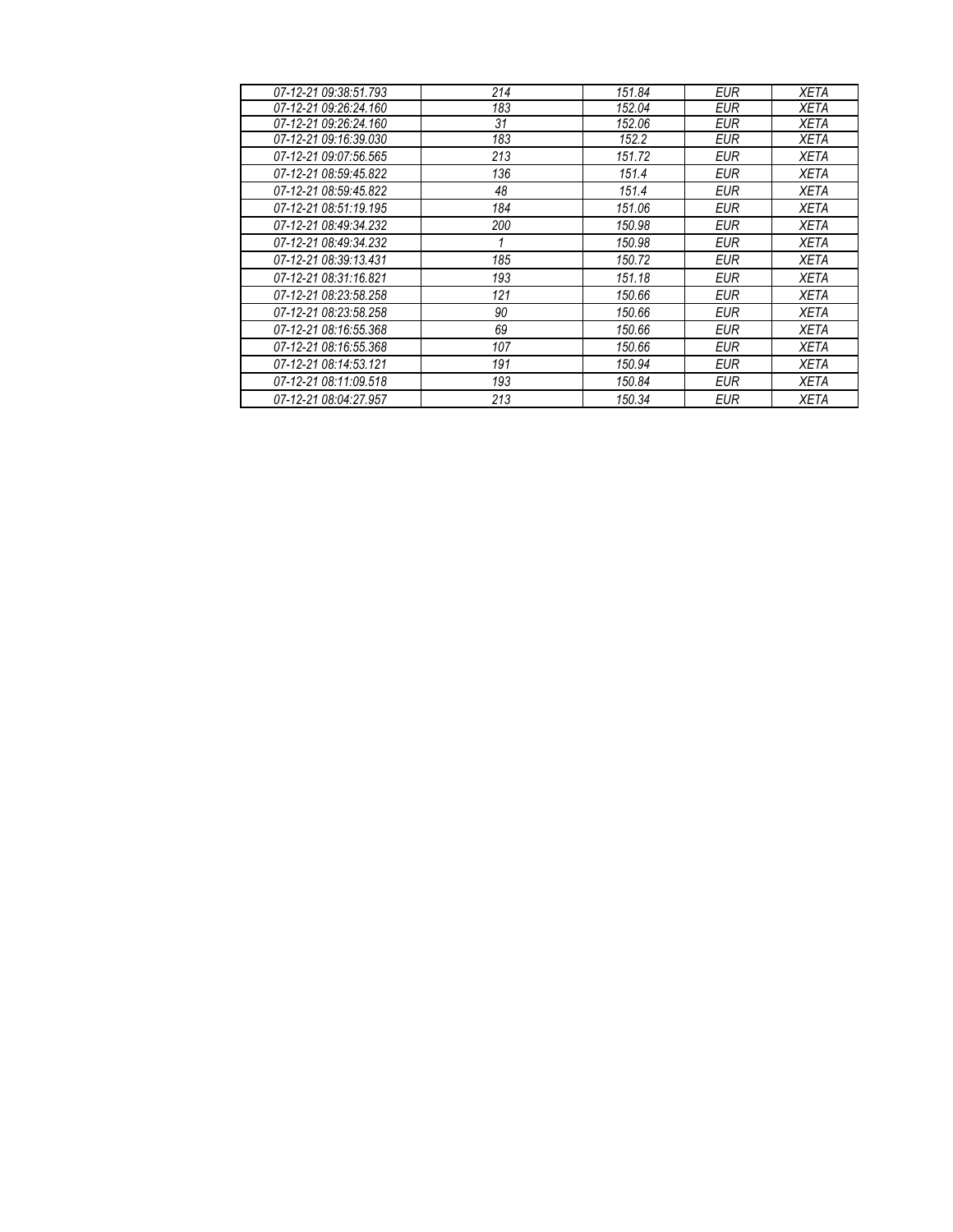**Each order relating to the buy-back programme above according to Art. 5 sec. 3 MAR in conjunction with Art. 25 sec. 1 and 2 MiFiR** 

**In red colour are the fields according to Table 2 of the Annex of Del. Regulation (EU) 2017/580; alternatively you may report the** 

| Date and Time according to field 9 | <b>Segment MIC code</b><br>according to field 16 | <b>Transaction price</b><br>according to field 28 | <b>Price currency according</b><br>to field 29 | <b>Buy-sell indicator</b><br>according to field 32 |
|------------------------------------|--------------------------------------------------|---------------------------------------------------|------------------------------------------------|----------------------------------------------------|
| 07-12-21 16:23:08.149              | <b>XETA</b>                                      | 153.22                                            | <b>EUR</b>                                     | <b>BUY</b>                                         |
| 07-12-21 16:01:00.174              | <b>XETA</b>                                      | 153.26                                            | <b>EUR</b>                                     | <b>BUY</b>                                         |
| 07-12-21 16:01:00.352              | <b>XETA</b>                                      | 153.24                                            | <b>EUR</b>                                     | <b>BUY</b>                                         |
| 07-12-21 15:51:57.737              | <b>XETA</b>                                      | 152.96                                            | <b>EUR</b>                                     | <b>BUY</b>                                         |
| 07-12-21 15:43:11.262              | <b>XETA</b>                                      | 152.68                                            | <b>EUR</b>                                     | <b>BUY</b>                                         |
| 07-12-21 15:32:05.636              | <b>XETA</b>                                      | 152.34                                            | <b>EUR</b>                                     | <b>BUY</b>                                         |
| 07-12-21 15:32:05.635              | <b>XETA</b>                                      | 152.34                                            | <b>EUR</b>                                     | <b>BUY</b>                                         |
| 07-12-21 15:22:29.095              | <b>XETA</b>                                      | 152.68                                            | <b>EUR</b>                                     | <b>BUY</b>                                         |
| 07-12-21 15:22:29.095              | <b>XETA</b>                                      | 152.68                                            | <b>EUR</b>                                     | <b>BUY</b>                                         |
| 07-12-21 15:22:25.235              | <b>XETA</b>                                      | 152.72                                            | <b>EUR</b>                                     | <b>BUY</b>                                         |
| 07-12-21 15:22:25.234              | <b>XETA</b>                                      | 152.72                                            | <b>EUR</b>                                     | <b>BUY</b>                                         |
| 07-12-21 15:13:10.750              | <b>XETA</b>                                      | 152.86                                            | <b>EUR</b>                                     | <b>BUY</b>                                         |
| 07-12-21 15:13:10.750              | <b>XETA</b>                                      | 152.86                                            | <b>EUR</b>                                     | <b>BUY</b>                                         |
| 07-12-21 15:13:10.750              | <b>XETA</b>                                      | 152.86                                            | <b>EUR</b>                                     | <b>BUY</b>                                         |
| 07-12-21 15:03:10.313              | <b>XETA</b>                                      | 152.88                                            | <b>EUR</b>                                     | <b>BUY</b>                                         |
| 07-12-21 15:03:05.527              | <b>XETA</b>                                      | 152.88                                            | <b>EUR</b>                                     | <b>BUY</b>                                         |
| 07-12-21 14:53:14.515              | <b>XETA</b>                                      | 152.98                                            | <b>EUR</b>                                     | <b>BUY</b>                                         |
| 07-12-21 14:48:41.373              | <b>XETA</b>                                      | 152.7                                             | <b>EUR</b>                                     | <b>BUY</b>                                         |
| 07-12-21 14:46:04.838              | <b>XETA</b>                                      | 152.5                                             | <b>EUR</b>                                     | <b>BUY</b>                                         |
| 07-12-21 14:45:50.689              | <b>XETA</b>                                      | 152.52                                            | <b>EUR</b>                                     | <b>BUY</b>                                         |
| 07-12-21 14:37:30.712              | <b>XETA</b>                                      | 152.36                                            | <b>EUR</b>                                     | <b>BUY</b>                                         |
| 07-12-21 14:31:36.484              | <b>XETA</b>                                      | 152.44                                            | <b>EUR</b>                                     | <b>BUY</b>                                         |
| 07-12-21 14:31:36.484              | <b>XETA</b>                                      | 152.44                                            | <b>EUR</b>                                     | <b>BUY</b>                                         |
| 07-12-21 14:31:36.484              | <b>XETA</b>                                      | 152.44                                            | <b>EUR</b>                                     | <b>BUY</b>                                         |
| 07-12-21 14:31:36.484              | <b>XETA</b>                                      | 152.44                                            | <b>EUR</b>                                     | <b>BUY</b>                                         |
| 07-12-21 14:16:19.779              | <b>XETA</b>                                      | 152.36                                            | <b>EUR</b>                                     | <b>BUY</b>                                         |
| 07-12-21 14:16:19.779              | <b>XETA</b>                                      | 152.36                                            | <b>EUR</b>                                     | <b>BUY</b>                                         |
| 07-12-21 14:02:10.590              | <b>XETA</b>                                      | 152.1                                             | <b>EUR</b>                                     | <b>BUY</b>                                         |
| 07-12-21 14:02:10.590              | <b>XETA</b>                                      | 152.1                                             | <b>EUR</b>                                     | <b>BUY</b>                                         |
| 07-12-21 13:56:29.126              | <b>XETA</b>                                      | 152.12                                            | <b>EUR</b>                                     | <b>BUY</b>                                         |
| 07-12-21 13:50:05.302              | <b>XETA</b>                                      | 152.24                                            | <b>EUR</b>                                     | <b>BUY</b>                                         |
| 07-12-21 13:50:05.302              | <b>XETA</b>                                      | 152.24                                            | <b>EUR</b>                                     | <b>BUY</b>                                         |
| 07-12-21 13:34:26.958              | <b>XETA</b>                                      | 152.08                                            | <b>EUR</b>                                     | <b>BUY</b>                                         |
| 07-12-21 13:18:15.052              | <b>XETA</b>                                      | 152.38                                            | <b>EUR</b>                                     | <b>BUY</b>                                         |
| 07-12-21 12:57:40.629              | <b>XETA</b>                                      | 152.26                                            | <b>EUR</b>                                     | <b>BUY</b>                                         |
| 07-12-21 12:57:40.629              | <b>XETA</b>                                      | 152.26                                            | <b>EUR</b>                                     | <b>BUY</b>                                         |
| 07-12-21 12:43:24.120              | <b>XETA</b>                                      | 152.16                                            | <b>EUR</b>                                     | <b>BUY</b>                                         |
| 07-12-21 12:35:56.460              | <b>XETA</b>                                      | 152.26                                            | <b>EUR</b>                                     | <b>BUY</b>                                         |
| 07-12-21 12:35:56.460              | <b>XETA</b>                                      | 152.26                                            | <b>EUR</b>                                     | <b>BUY</b>                                         |
| 07-12-21 12:13:49.724              | <b>XETA</b>                                      | 152.38                                            | <b>EUR</b>                                     | <b>BUY</b>                                         |
| 07-12-21 11:56:38.529              | <b>XETA</b>                                      | 152.7                                             | <b>EUR</b>                                     | <b>BUY</b>                                         |
| 07-12-21 11:38:45.087              | <b>XETA</b>                                      | 152.68                                            | <b>EUR</b>                                     | <b>BUY</b>                                         |
| 07-12-21 11:37:39.735              | <b>XETA</b>                                      | 152.5                                             | <b>EUR</b>                                     | <b>BUY</b>                                         |
| 07-12-21 11:20:31.014              | <b>XETA</b>                                      | 152.4                                             | <b>EUR</b>                                     | <b>BUY</b>                                         |
| 07-12-21 11:20:31.014              | <b>XETA</b>                                      | 152.4                                             | <b>EUR</b>                                     | <b>BUY</b>                                         |
| 07-12-21 11:05:08.036              | <b>XETA</b>                                      | 152.38                                            | <b>EUR</b>                                     | <b>BUY</b>                                         |
| 07-12-21 10:50:09.813              | <b>XETA</b>                                      | 152.42                                            | <b>EUR</b>                                     | <b>BUY</b>                                         |
| 07-12-21 10:41:30.244              | <b>XETA</b>                                      | 152.16                                            | <b>EUR</b>                                     | <b>BUY</b>                                         |